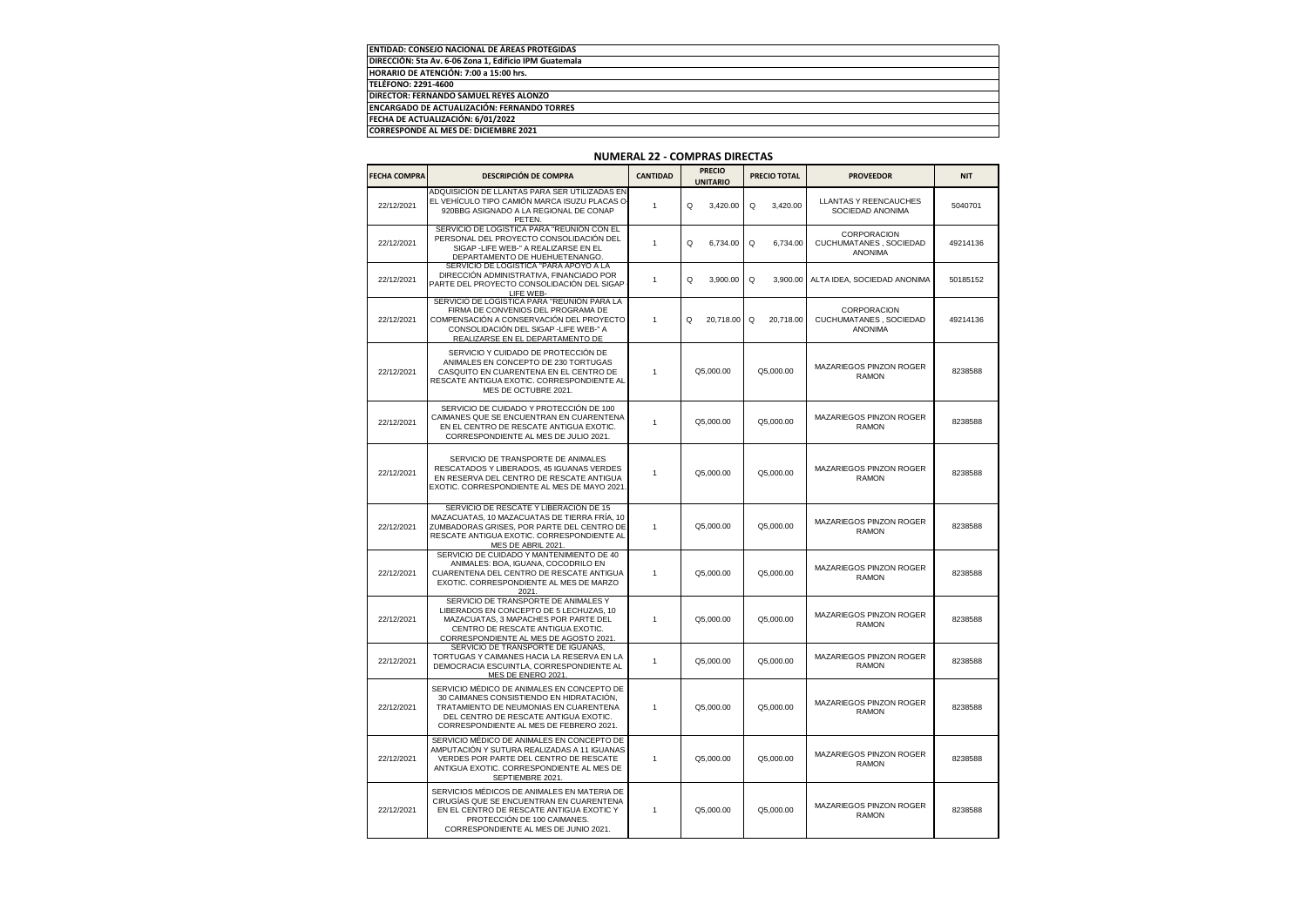| <b>ENTIDAD: CONSEJO NACIONAL DE ÁREAS PROTEGIDAS</b>   |
|--------------------------------------------------------|
| DIRECCIÓN: 5ta Av. 6-06 Zona 1, Edificio IPM Guatemala |
| HORARIO DE ATENCIÓN: 7:00 a 15:00 hrs.                 |
| TELÉFONO: 2291-4600                                    |
| DIRECTOR: FERNANDO SAMUEL REYES ALONZO                 |
| ENCARGADO DE ACTUALIZACIÓN: FERNANDO TORRES            |
| FECHA DE ACTUALIZACIÓN: 6/01/2022                      |
| <b>CORRESPONDE AL MES DE: DICIEMBRE 2021</b>           |

| 21/12/2021 | ADQUISICIÓN DE PODER ININTERRUMPIDO UPS<br>PARA SER UTILIZADOS POR LA DIRECCIÓN<br>ADMINISTRATIVA Y DIRECCIÓN DE LA UNIDAD DE<br>ADMINISTRACIÓN FINANCIERA - UDAF-, DEL<br>CONSEJO NACIONAL DE ÁREAS PROTEGIDAS -<br>CONAP-                                                                                                                                                              | 1            | Q8,050.00      | Q8,050.00      | ARTICULOS DE TECNOLOGIA<br>PARA COMPUTADORAS, OFICINA<br>Y UTILES ESCOLARES DE<br>GUATEMALA, SOCIEDAD<br><b>ANONIMA</b> | 80473148 |
|------------|------------------------------------------------------------------------------------------------------------------------------------------------------------------------------------------------------------------------------------------------------------------------------------------------------------------------------------------------------------------------------------------|--------------|----------------|----------------|-------------------------------------------------------------------------------------------------------------------------|----------|
| 22/12/2021 | ADQUISICIÓN DE IMPRESORA MULTIFUNCIONAL QUE<br>SERÁ UTILIZADA EN EL DEPARTAMENTO DE<br>TESORERÍA DE LA UNIDAD DE ADMINISTRACIÓN<br>FINANCIERA.                                                                                                                                                                                                                                           | 1            | Q<br>2,900.00  | Q<br>2,900.00  | MULTICOPY SOCIEDAD ANONIMA                                                                                              | 73317284 |
| 21/12/2021 | SERVICIO DE TELEFONÍA MÓVIL DE 88 LÍNEAS, PARA<br>SER UTILIZADAS POR EL PERSONAL DEL CONSEJO<br>NACIONAL DE ÁREAS PROTEGIDAS -CONAP-,<br>CORRESPONDIENTE AL PERIODO DEL 05/11/2021 AL<br>04/12/2021.                                                                                                                                                                                     | 1            | Q<br>24,750.00 | Q<br>24,750.00 | COMUNICACIONES CELULARES<br>SOCIEDAD ANONIMA                                                                            | 5498104  |
| 22/12/2021 | SERVICIO DE LIMPIEZA Y DESINFECCIÓN<br>(SANITIZACIÓN) EN INSTALACIONES DE OFICINAS DE<br>LAS DIRECCIONES REGIONALES: COSTA SUR,<br>ALTIPLANO OCCIDENTAL, NOROCCIDENTE,<br>ALTIPLANO CENTRAL Y METROPOLITANA,<br>REALIZADAS EL DÍA 28 Y 29 DE OCTUBRE Y 02 DE<br>NOVIEMBRE DEL 2021.                                                                                                      | 1            | 5,475.00       | 5,475.00       | CORPORACION DE OBRAS DE<br>INFRAESTRUCTURA SOCIEDAD<br><b>ANONIMA</b>                                                   | 36080594 |
| 22/12/2021 | SERVICIO DE LIMPIEZA Y DESINFECCIÓN<br>(SANITIZACIÓN) EN INSTALACIONES DE OFICINAS DE<br>LAS DIRECCIONES REGIONALES: VERAPACES,<br>PETÉN, NORORIENTE, ORIENTE Y SUR ORIENTE, A<br>REALIZARSE LOS DÍAS, 26 Y 27 DE OCTUBRE DEL<br>2021.                                                                                                                                                   | 1            | Q<br>7,000.00  | Q<br>7,000.00  | CORPORACION DE OBRAS DE<br>INFRAESTRUCTURA SOCIEDAD<br><b>ANONIMA</b>                                                   | 36080594 |
| 22/12/2021 | SERVICIO DE LIMPIEZA Y DESINFECCIÓN<br>(SANITIZACIÓN) EN INSTALACIONES DE OFICINAS DE<br>LAS DIRECCIONES REGIONALES: VERAPACES,<br>PETÉN, NORORIENTE, ORIENTE Y SUR ORIENTE, A<br>REALIZARSE LOS DÍAS, 07, 08 Y 11 DE OCTUBRE DEL<br>2021.                                                                                                                                               | 1            | Q<br>7,000.00  | Q<br>7.000.00  | CORPORACION DE OBRAS DE<br>INFRAESTRUCTURA SOCIEDAD<br>ANONIMA                                                          | 36080594 |
| 22/12/2021 | SERVICIO DE LIMPIEZA Y DESINFECCIÓN<br>(SANITIZACIÓN) EN INSTALACIONES DE OFICINAS DE<br>LA DIRECCIÓN REGIONAL COSTA SUR, ALTIPLANO<br>OCCIDENTAL, NOROCCIDENTE, ALTIPLANO<br>CENTRAL Y METROPOLITANA REALIZADA LOS DIAS<br>11, 12 Y 15 DE OCTUBRE DEL 2021.                                                                                                                             | 1            | Q<br>5,475.00  | 5,475.00<br>Q  | CORPORACION DE OBRAS DE<br>INFRAESTRUCTURA SOCIEDAD<br><b>ANONIMA</b>                                                   | 36080594 |
| 23/12/2021 | SERVICIO DE RESCATE Y LIBERACION DE 15<br>CAIMANES Y 10 ZUMBADORAS GRISES POR PARTE<br>DEL CENTRO DE RESCATE ANTIGUA EXOTIC<br>CORRESPONDIENTE AL MES DE NOVIEMBRE DEL<br>ANO 2021                                                                                                                                                                                                       | 1            | Q<br>5,000.00  | Q<br>5,000.00  | MAZARIEGOS PINZON ROGER<br><b>RAMON</b>                                                                                 | 8238588  |
| 23/12/2021 | SERVICIO DE RESCATE Y LIBERACION DE 250<br>TORTUGAS CASQUITO EN CUARENTENA EN EL<br>CENTRO DE RESCATE ANTIGUA EXOTIC<br>CORRESPONDIENTE AL MES DE DICIEMBRE DEL<br>AÑO 2021                                                                                                                                                                                                              | 1            | Q<br>5.000.00  | Q<br>5.000.00  | MAZARIEGOS PINZON ROGER<br><b>RAMON</b>                                                                                 | 8238588  |
| 23/12/2021 | ADQUISICION DE IMPRESORA MULTIFUNCIONAL QUE<br>SERA UTILIZADA PARA EL DEPARTAMENTO DE<br>COMPRAS DEL CONAP CENTRAL                                                                                                                                                                                                                                                                       | $\mathbf{1}$ | Q<br>2,900.00  | Q<br>2.900.00  | MULTICOPY SOCIEDAD ANONIMA                                                                                              | 73317284 |
| 23/12/2021 | IMPRESIÓN DE TALONARIOS DE 50 JUEGOS CADA<br>UNO EN TAMAÑO CARTA ORIGINAL PAPEL<br>SEGURIDAD, LINEAL, COLOR VERDE CLARO, PAPEL<br>BOND 90 GRAMOS; COPIA (DUPLICADO) COLOR<br>VERDE ESPERANZA, PAPEL BOND 80 GRAMOS; Y<br>COPIA (TRIPLICADO) COLOR CELESTE PAPEL BOND<br>80 GRAMOS, CON LA SERIE Z NUMERACIÓN DEL<br>00001 AL 10,000 PARA USO DE LA UNIDAD DE<br>MANEJO DE BOSQUES Y VIDA | 1            | 10,000.00<br>Q | Q<br>10,000.00 | RAMÍREZ DE LEÓN SAÚL                                                                                                    | 7006071  |
| 23/12/2021 | ADQUISICIÓN DE CHALECOS SALVAVIDAS, PARA<br>SER UTILIZADOS EN EL MONUMENTO NATURAL<br>SEMUC CHAMPEY, LANQUIN, ALTA VERAPAZ                                                                                                                                                                                                                                                               | 1            | Q<br>4,200.00  | Q<br>4,200.00  | CARDONA ARRAZOLA DE AMIEL<br><b>INGRID KARINA</b>                                                                       | 51835436 |
| 22/12/2021 | ADQUISICIÓN DE MASCARILLAS LO SOLICITADO<br>SERÁ UTILIZADO POR EL PERSONAL QUE LABORA<br>EN EL CONSEJO NACIONAL DE ÁREAS PROTEGIDAS.<br>DIRECCIÓN REGIONAL PETÉN, EN PREVENCIÓN AL<br>COVID-19.                                                                                                                                                                                          | 1            | Q<br>960.00    | Q<br>960.00    | IMPORTADORA FARMACEUTICA<br>Y PRODUCTOS MEDICOS<br>SOCIEDAD ANONIMA                                                     | 87780011 |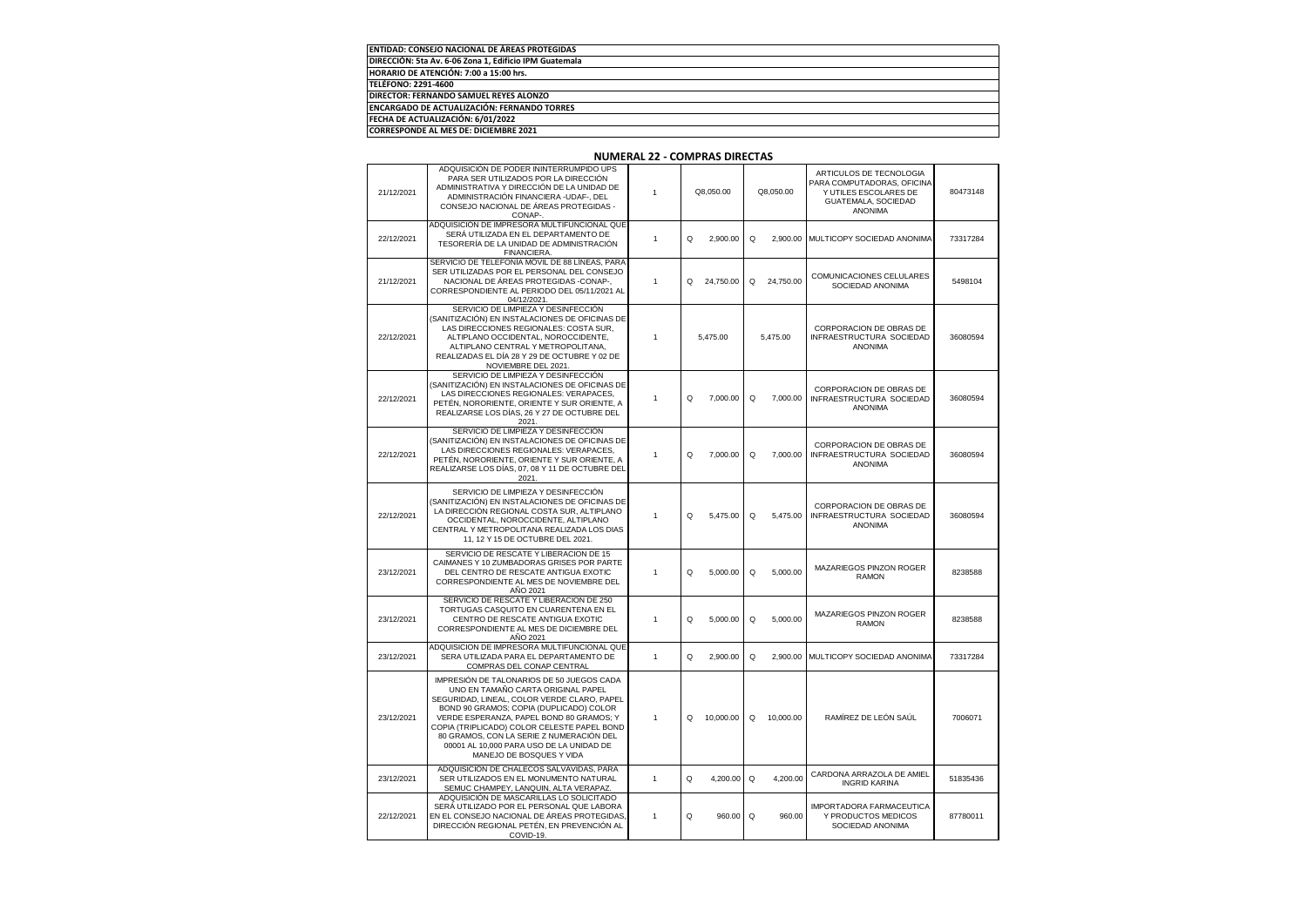| ENTIDAD: CONSEJO NACIONAL DE ÁREAS PROTEGIDAS          |
|--------------------------------------------------------|
| DIRECCIÓN: 5ta Av. 6-06 Zona 1, Edificio IPM Guatemala |
| HORARIO DE ATENCIÓN: 7:00 a 15:00 hrs.                 |
| TELÉFONO: 2291-4600                                    |
| DIRECTOR: FERNANDO SAMUEL REYES ALONZO                 |
| <b>ENCARGADO DE ACTUALIZACIÓN: FERNANDO TORRES</b>     |
| FECHA DE ACTUALIZACIÓN: 6/01/2022                      |
| <b>CORRESPONDE AL MES DE: DICIEMBRE 2021</b>           |

| 23/12/2021 | ADQUISICIÓN DE PEDILUVIO PARA DESINFECCIÓN,<br>AMONIO CUATERNARIO, ALCOHOL ETÍLICO Y CAJAS<br>DE MASCARILLAS, PARA PREVENCIÓN DEL COVID 19<br>PARA USO EN LA DIRECCIÓN REGIONAL<br>VERAPACES DE CONAP.                                                                               | $\overline{1}$ | Q        | 7,330.00  | Q | 7.330.00  | PÉREZ LUX JUSTO RUFINO                             | 25631918 |
|------------|--------------------------------------------------------------------------------------------------------------------------------------------------------------------------------------------------------------------------------------------------------------------------------------|----------------|----------|-----------|---|-----------|----------------------------------------------------|----------|
| 22/12/2021 | ADQUISICIÓN DE BOMBAS DE MOCHILAS PARA<br>INCENDIOS PARA LA OPERATIVIDAD DEL PLAN DE<br>PREVENCIÓN, CONTROL Y EXTINCIÓN DE<br><b>INCENDIOS FORESTALES QUE SE PRESENTEN EN</b><br>EL ÁREA PERIMETRAL DEL PARQUE NACIONAL<br>YAXHA-NAKUM-NARANJO, CONAP PETÉN.                         | $\overline{1}$ | Q        | 34.200.00 | Q | 34,200,00 | TOTAL RESCUE, SOCIEDAD<br><b>ANONIMA</b>           | 44903146 |
| 22/12/2021 | ADQUISICIÓN DE SERVICIO DE MANTENIMIENTO Y<br>REPARACIÓN DEL SISTEMA FOTOVOLTAICO DE 10A-<br>1000V QUE SE ENCUENTRA ASIGNADO AL<br>INVENTARIO DE BIENES FIJOS DEL PARQUE<br>NACIONAL YAXHA-NAKUM-NARANJO.                                                                            | $\mathbf{1}$   | Q        | 24,500.00 | Q | 24,500.00 | PERDOMO MOLINA RENE<br><b>FERNANDO</b>             | 46950087 |
| 22/12/2021 | ADQUISICIÓN DE CABLE DE ACERO PARA USO EN EL<br>MONUMENTO NATURAL SEMUC CHAMPEY,<br>LANQUÍN, ALTA VERAPAZ.                                                                                                                                                                           | $\overline{1}$ | Q        | 27,750.00 | Q | 27.750.00 | EL ESCOBAL, SOCIEDAD<br><b>ANONIMA</b>             | 76573338 |
| 22/12/2021 | ADQUISICIÓN DE MASCARILLAS QUE SERÁN<br>UTILIZADAS POR EL PERSONAL GUARDA RECURSO<br>Y PERSONAL ADMINISTRATIVO, PARA LA<br>PREVENCIÓN DEL COVID-19, PERSONAL QUE SE<br>ENCUENTRA ASIGNADO AL PARQUE NACIONAL<br>YAXHA-NAKUM-NARANJO, CONAP, PETÉN                                    | $\mathbf{1}$   | Q        | 6,220.00  | Q | 6.220.00  | IMPORTADORA Y EXPORTADORA<br>BEKO SOCIEDAD ANONIMA | 12513245 |
| 16/12/2021 | ADQUISICIÓN DE HORNO MICROONDAS QUE SERÁ<br>UTILIZADO PARA EL PERSONAL DEL QUINTO NIVEL<br>DEL CONSEJO NACIONAL DE ÁREAS PROTEGIDAS.                                                                                                                                                 | 1              | Q        | 895.00    | Q | 895.00    | HERNANDEZ GONZALEZ<br><b>ELIZANDRO</b>             | 5407796  |
| 22/12/2021 | ADQUISICIÓN DE ESTUFA QUE SERÁ UTILIZADA EN<br>LA CAFETERÍA UBICADA DENTRO DE LAS<br>INSTALACIONES DEL CONSEJO NACIONAL DE<br>ÁREAS PROTEGIDAS, DIRECCIÓN REGIONAL PETEN,<br>CONAP                                                                                                   | $\overline{1}$ | Q        | 4,900.00  | Q | 4,900.00  | ORELLANA RUBIO SANDRA<br><b>ROSMERY</b>            | 44871864 |
| 23/12/2021 | ADQUISICIÓN DE REFRIGERADOR QUE SERÁ<br>UTILIZADO EN LA CAFETERÍA UBICADA DENTRO DE<br>LAS INSTALACIONES DEL CONSEJO NACIONAL DE<br>ÁREAS PROTEGIDAS, DIRECCIÓN REGIONAL PETÉN,<br>CONAP-                                                                                            | $\mathbf{1}$   | Q        | 20,950.00 | Q | 20.950.00 | ORELLANA RUBIO SANDRA<br><b>ROSMERY</b>            | 44871864 |
| 16/12/2021 | ADQUISICIÓN DE VENTILADORES DE PLÁSTICO QUE<br>SERÁN UTILIZADOS EN LAS OFICINAS<br>ADMINISTRATIVAS QUE SE ENCUENTRAN UBICADAS<br>EN EL PARQUE YAXHA Y PARA EL<br>FORTALECIMIENTO A LA GESTIÓN ADMINISTRATIVA<br>DEL PARQUE NACIONAL YAXHA-NAKUM-NARANJO,<br>CONAP, PETÉN.            | $\overline{1}$ | Q        | 3.486.00  | Q | 3.486.00  | ORELLANA RUBIO SANDRA<br><b>ROSMERY</b>            | 44871864 |
| 22/12/2021 | ADQUISICIÓN DE PRODUCTOS SIDERÚRGICOS Y<br>CEMENTO QUE SERÁ UTILIZADO PARA EL<br>MANTENIMIENTO Y CONSERVACIÓN DE LOS<br>PUESTOS DE CONTROL QUE EXISTEN DENTRO DEL<br>ÁREA PERIMETRAL DEL PARQUE NACIONAL YAXHA-<br>NAKUM-NARANJO, CONAP PETÉN.                                       | $\overline{1}$ | Q        | 39.080.00 | Q | 39.080.00 | RAMON PEREZ ELEUTERIO                              | 7231180  |
| 22/12/2021 | ADQUISICIÓN DE LIMAS, CADENAS Y ESCOBETAS<br>QUE SERÁN UTILIZADOS Y NECESARIOS PARA LA<br>OPERATIVIDAD DEL PLAN DE PREVENCIÓN,<br>CONTROL Y EXTINCIÓN DE INCENDIOS FORESTALES<br>QUE SE LOCALICEN EN EL ÁREA PERIMETRAL DEL<br>PARQUE NACIONAL YAXHA-NAKUM-NARANJO.<br>CONAP, PETÉN. | $\overline{1}$ | Q        | 15,025.00 | Q | 15,025.00 | RAMON PEREZ ELEUTERIO                              | 7231180  |
| 22/12/2021 | ADQUISICIÓN DE LÁMPARAS GERMICIDAS<br>PORTÁTILES DE TIPO LUZ ULTRAVIOLETA QUE<br>SERÁN UTILIZADAS PARA LA PREVENCIÓN DEL<br>COVID-19, EN LAS OFICINAS ADMINISTRATIVAS DEL<br>PARQUE YAXHA.                                                                                           | $\overline{1}$ | Q        | 16,128.00 | Q | 16,128.00 | SOLUCION GT SOCIEDAD<br>ANONIMA                    | 94798281 |
| 22/12/2021 | ADQUISICIÓN DE INSUMOS PARA LIMPIEZA DE<br>VEHÍCULOS QUE SERÁ UTILIZADO PARA EL<br>SERVICIO DE MANTENIMIENTO Y LIMPIEZA EN LOS<br>VEHÍCULOS QUE SE ENCUENTRAN ASIGNADOS AL<br>PARQUE NACIONAL YAXHA-NAKUM-NARANJO.                                                                   | $\overline{1}$ | $\Omega$ | 22.800.00 | Q | 22.800.00 | BATEN MACARIO EDGAR<br><b>FRANCISCO</b>            | 59736976 |

 $\mathbf{L}$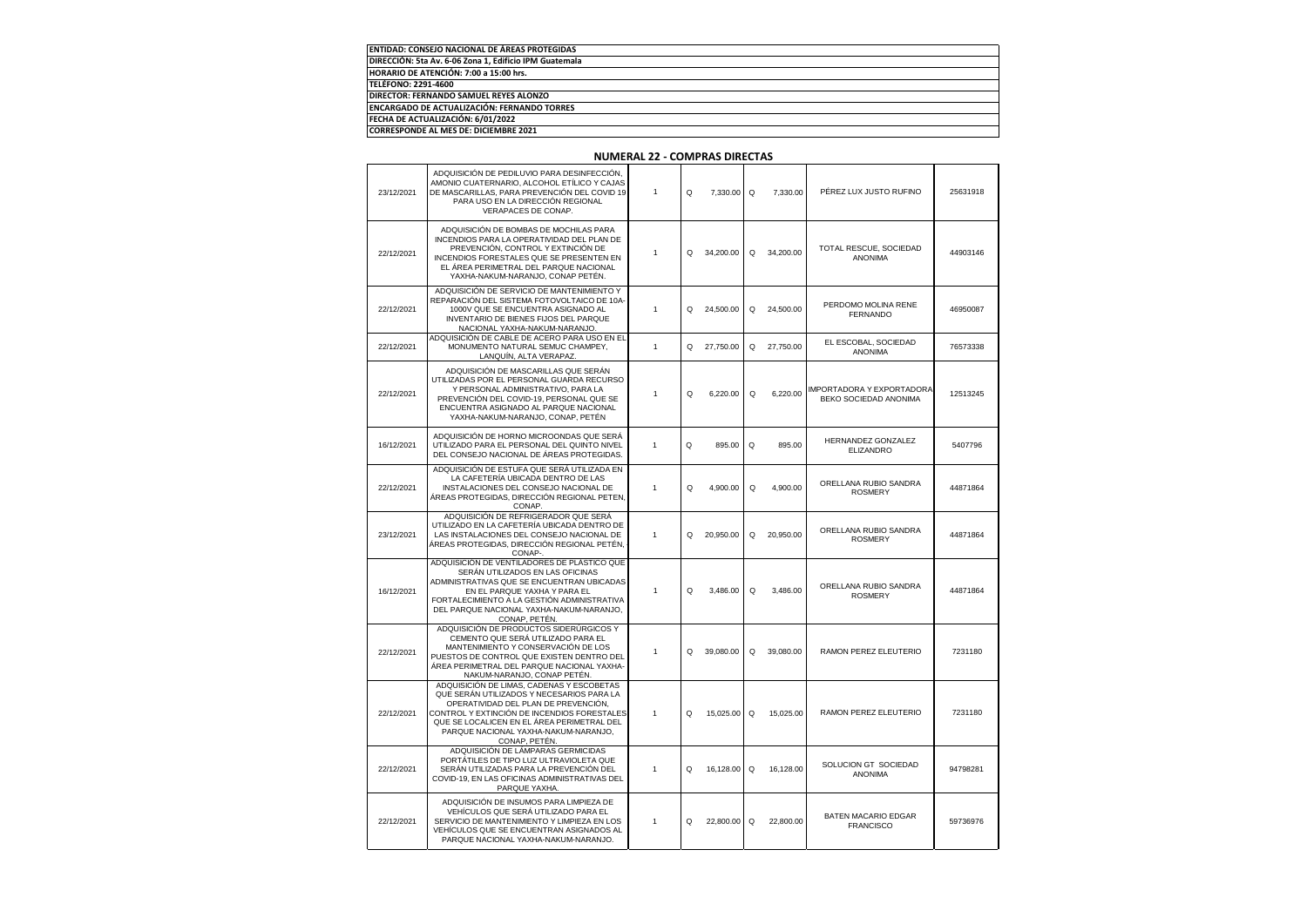| <b>ENTIDAD: CONSEJO NACIONAL DE ÁREAS PROTEGIDAS</b>   |  |
|--------------------------------------------------------|--|
| DIRECCIÓN: 5ta Av. 6-06 Zona 1. Edificio IPM Guatemala |  |
| HORARIO DE ATENCIÓN: 7:00 a 15:00 hrs.                 |  |
| <b>TELÉFONO: 2291-4600</b>                             |  |
| <b>DIRECTOR: FERNANDO SAMUEL REYES ALONZO</b>          |  |
| <b>ENCARGADO DE ACTUALIZACIÓN: FERNANDO TORRES</b>     |  |
| FECHA DE ACTUALIZACIÓN: 6/01/2022                      |  |
| CORRESPONDE AL MES DE: DICIEMBRE 2021                  |  |

| 21/12/2021 | ADQUISICION DE MAQUINARIA Y EQUIPO QUE SERA<br>UTILIZADO EN EL PLAN DE MONITOREO DE LAS<br>ACTIVIDADES PREVENTAS DE CONTROL<br>VEGETATIVO QUE SE REALIZARA EN EL PARQUE<br>NACIONAL YAXHA-NAKUM-NARANJO, CONAP,<br>PETEN.                                                                                                       | 1            | O | 10.000.00 | Q | 10.000.00 | RAMON PEREZ ELEUTERIO                                                     | 7231180   |
|------------|---------------------------------------------------------------------------------------------------------------------------------------------------------------------------------------------------------------------------------------------------------------------------------------------------------------------------------|--------------|---|-----------|---|-----------|---------------------------------------------------------------------------|-----------|
| 22/12/2021 | ADQUISICIÓN DE CÁMARAS WEB Y BOCINAS PARA<br>COMPUTADORA QUE SERÁN UTILIZADAS PARA EL<br>FORTALECIMIENTO A LA GERENCIA Y<br>ADMINISTRACIÓN DEL PARQUE NACIONAL YAXHA-<br>NAKUM-NARANJO.                                                                                                                                         | 1            | Q | 7,360.00  | Q | 7,360.00  | RADFORD HERNANDEZ JUAN<br><b>FERNANDO</b>                                 | 17001536  |
| 21/12/2021 | IMPRESIÓN DE TALONARIOS DE BOLETAS DE<br>TRASLADO DE PIMIENTA GORDA CON 50 BOLETAS (1<br>ORIGINAL Y 2 COPIAS), RESPALDO DE CARTONCILLO<br>TEXCOTE C-12 SIN IMPRESIÓN, PEGADOS EN<br>BLOCKS PARA ENTREGA A LAS DIRECCIONES<br>REGIONALES DEL CONAP.                                                                              | 1            | O | 17,500.00 | Q | 17,500.00 | <b>FORMULARIOS STANDARD</b><br>SOCIEDAD ANONIMA                           | 1532227   |
| 21/12/2021 | ADQUISICIÓN DE LLANTAS QUE SERÁN UTILIZADAS<br>PARA EL FORTALECIMIENTO A LA GESTIÓN<br>ADMINISTRATIVA DEL PARQUE YAXHA EN LOS<br>VEHÍCULOS ASIGNADOS AL INVENTARIO DEL<br>PARQUE NACIONAL YAXHA-NAKUM-NARANJO.                                                                                                                  | 1            | Q | 16,000.00 | Q | 16,000.00 | AUTO DEPOT SOCIEDAD<br><b>ANONIMA</b>                                     | 50819208  |
| 21/12/2021 | ADQUISICIÓN DE SILLAS SEMI-EJECUTIVAS PARA<br>USO DEL PERSONAL DE LA UNIDAD DE<br><b>INVENTARIOS CONAP CENTRAL</b>                                                                                                                                                                                                              | $\mathbf{1}$ | Q | 2,323.48  | Q | 2,323.48  | OFFYMARKET SOCIEDAD<br><b>ANONIMA</b>                                     | 29010438  |
| 21/12/2021 | ADQUISICIÓN DE MONITOR PARA SER UTILIZADO<br>POR EL DEPARTAMENTO DE PRESUPUESTO DEL -<br>CONAP- CENTRAL.                                                                                                                                                                                                                        | 1            | Q | 2,585.00  | Q | 2,585.00  | <b>INSTRUMENTACION Y</b><br>PROCESAMIENTO ELECTRONICO<br>SOCIEDAD ANONIMA | 967971    |
| 21/12/2021 | ADQUISICIÓN DE NEBULIZADOR ELÉCTRICO EN FRIÓ<br>QUE SERA UTILIZADO PARA LA PREVENCIÓN DEL<br>COVID-19 EN LAS OFICINAS ADMINISTRATIVAS Y<br>CAMPAMENTO DE LOS GUARDA RECURSOS QUE SE<br>ENCUENTRAN EN EL PARQUE NACIONAL YAXHA-<br>NAKUM-NARANJO, CONAP, PETÉN.                                                                  | 1            | Q | 20,400.00 | Q | 20,400.00 | IMPORTADORA Y EXPORTADORA<br>BEKO SOCIEDAD ANONIMA                        | 12513245  |
| 21/12/2021 | ADQUISICIÓN DE PROYECTOR PARA USO EN LAS<br>OFICINAS DE LA DIRECCIÓN REGIONAL VERAPACES,<br>CON SEDE EN COBÁN, ALTA VERAPAZ.                                                                                                                                                                                                    | 1            | Q | 7,750.00  | Q | 7,750.00  | <b>UNION TECH GUATEMALA</b><br>SOCIEDAD ANONIMA                           | 101448244 |
| 21/12/2021 | ADQUISICIÓN DE SILLA SEMI-EJECUTIVAS PARA USO<br>DE LA OFICINA QUE OCUPA LA DELEGACIÓN DE LA<br>CONTRALORIA DE CUENTAS EN CONAP CENTRAL.                                                                                                                                                                                        | 1            | Q | 1,161.74  | Q | 1,161.74  | OFFYMARKET SOCIEDAD<br>ANONIMA                                            | 29010438  |
| 21/12/2021 | IMPRESIÓN DE TALONARIOS DE FORMULARIOS DE<br>GUÍA DE TRANSPORTE PARA PEQUEÑOS<br>PRODUCTORES DE VIDA SILVESTRE.                                                                                                                                                                                                                 | 1            | Q | 9,000.00  | Q | 9,000.00  | RAMÍREZ DE LEÓN SAÚL                                                      | 7006071   |
| 22/12/2021 | SERVICIO DE MANTENIMIENTO Y REPARACIÓN DEL<br>TECHO DEL CENTRO DE VISITANTES QUE SE<br>ENCUENTRAN INSTALADAS LAS OFICINAS<br>OPERATIVAS DE LA ASOCIACIÓN DE<br>ORGANIZACIONES PARA EL DESARROLLO DEL<br>TERRITORIO DE YAXHA (ASODESTY) Y OFICINAS<br>ADMINISTRATIVAS DEL PARQUE NACIONAL YAXHA-<br>NAKUM-NARANJO, CONAP, PETÉN. | 1            | Q | 24,800.00 | Q | 24,800.00 | PERDOMO MOLINA RENE<br><b>FERNANDO</b>                                    | 46950087  |
| 22/12/2021 | ADQUISICIÓN DE CONGELADOR PARA<br>ALMACENAMIENTO DE POLLO CORRESPONDIENTE<br>A RACIONES CALIENTES DE LAS OFICINAS DE<br>CONAP REGIÓN NORORIENTE                                                                                                                                                                                 | $\mathbf{1}$ | Q | 5,515.00  | Q | 5,515.00  | HERNANDEZ GONZALEZ<br><b>ELIZANDRO</b>                                    | 5407796   |
| 23/12/2021 | ADQUISICIÓN DE ACEITES Y LUBRICANTES QUE<br>SERÁN UTILIZADOS PARA EL MANTENIMIENTO DE<br>LOS DIFERENTES EQUIPOS Y AUTOMOTORES QUE<br>SE ENCUENTRAN EN EL INVENTARIO DE BIENES<br>ASIGNADOS AL PARQUE YAXHA-NAKUM-NARANJO.                                                                                                       | 1            | O | 23.097.25 | Q | 23.097.25 | MERIDA JIMENEZ CARLOS ABDUI                                               | 30729742  |
| 21/12/2021 | ADQUISICIÓN DE SILLAS TIPO PRESIDENTE QUE<br>SERÁN UTILIZADAS EN EL DEPARTAMENTO DE<br>COMPRAS DE CONAP CENTRAL                                                                                                                                                                                                                 | $\mathbf{1}$ | Q | 2,504.01  | Q | 2,504.01  | OFFYMARKET SOCIEDAD<br>ANONIMA                                            | 29010438  |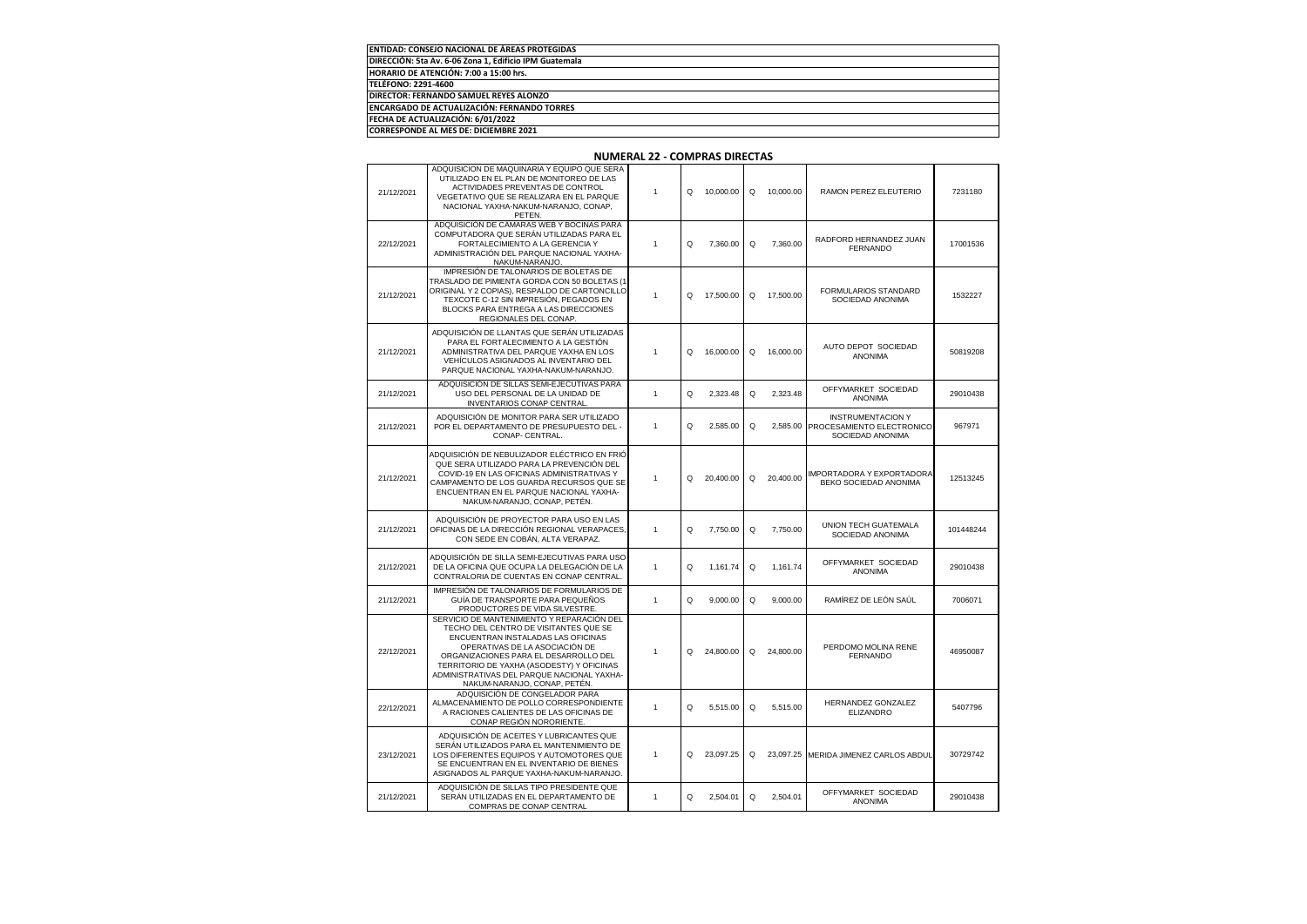| <b>ENTIDAD: CONSEJO NACIONAL DE ÁREAS PROTEGIDAS</b>   |  |
|--------------------------------------------------------|--|
| DIRECCIÓN: 5ta Av. 6-06 Zona 1. Edificio IPM Guatemala |  |
| HORARIO DE ATENCIÓN: 7:00 a 15:00 hrs.                 |  |
| TELÉFONO: 2291-4600                                    |  |
| DIRECTOR: FERNANDO SAMUEL REYES ALONZO                 |  |
| <b>ENCARGADO DE ACTUALIZACIÓN: FERNANDO TORRES</b>     |  |
| FECHA DE ACTUALIZACIÓN: 6/01/2022                      |  |
| CORRESPONDE AL MES DE: DICIEMBRE 2021                  |  |

| 21/12/2021 | ADQUISICIÓN DE PRODUCTOS DE MINERALES NO<br>METALICOS QUE SERAN UTILIZADOS PARA EL<br>MANTENIMIENTO Y CONSERVACIÓN DE LOS<br>DORMITORIOS Y BAÑOS QUE SERAN UTILIZADOS<br>POR EL PERSONAL GUARDA RECURSO Y<br>ADMINISTRATIVO QUE SE ENCUENTRA ASIGNADO<br>AL PARQUE NACIONAL YAXHA-NAKUM-NARANJO.<br>CONAP, PETEN.     | 1            | Q | 8,530.00  | Q | 8,530.00  | RAMON PEREZ ELEUTERIO                                                                                            | 7231180  |
|------------|-----------------------------------------------------------------------------------------------------------------------------------------------------------------------------------------------------------------------------------------------------------------------------------------------------------------------|--------------|---|-----------|---|-----------|------------------------------------------------------------------------------------------------------------------|----------|
| 21/12/2021 | ADQUISICIÓN DE UNIDADES DE PODER<br>ININTERRUMPIDO (UPS) QUE SERÁN UTILIZADOS<br>POR EL PERSONAL DEL CONAP.                                                                                                                                                                                                           | 1            | Q | 46,000.00 | Q | 46,000.00 | ARTICULOS DE TECNOLOGIA<br>PARA COMPUTADORAS, OFICINA<br>Y UTILES ESCOLARES DE<br>GUATEMALA, SOCIEDAD<br>ANONIMA | 80473148 |
| 21/12/2021 | ADQUISICIÓN DE TÓNER Y TINTAS PARA<br>IMPRESORAS DE CONAP REGIÓN NORORIENTE                                                                                                                                                                                                                                           | $\mathbf{1}$ | Q | 2.494.00  | Q | 2.494.00  | MECANODATA SOCIEDAD<br>ANONIMA                                                                                   | 83153403 |
| 23/12/2021 | ADQUISICIÓN DE MATERIALES QUE SERÁN<br>UTILIZADOS PARA EL MANTENIMIENTO PERIÓDICO Y<br>EFECTIVO EN LA INFRAESTRUCTURA DEL CENTRO<br>DE VISITANTES Y PUESTOS DE CONTROL QUE SE<br>ENCUENTRAN DENTRO DEL AREA PERIMETRAL DEI<br>PARQUE NACIONAL YAXHA-NAKUM-NARANJO,<br>CONAP, PETÉN.                                   | 1            | O | 28,365.00 | Q | 28,365.00 | <b>BATEN MACARIO EDGAR</b><br><b>FRANCISCO</b>                                                                   | 59736976 |
| 21/12/2021 | ADQUISICIÓN DE ARCHIVADORES QUE SERÁN<br>UTILIZADOS EN LA DIRECCIÓN DE RECURSOS<br>HUMANOS - CONAP - CENTRAL                                                                                                                                                                                                          | 1            | Q | 14,840.00 | Q | 14,840.00 | <b>INDUSTRIA TECNIFICADA</b><br>SOCIEDAD ANONIMA                                                                 | 2386348K |
| 21/12/2021 | ADQUISICIÓN DE SERVICIO DE MANTENIMIENTO Y<br>REPARACIÓN DE ESTRUCTURA DEL SISTEMA<br>ELÉCTRICO DEL CENTRO DE VISITANTES, EL CUAL<br>ES UTILIZADO EN LAS INSTALACIONES DEL PARQUE<br>NACIONAL YAXHA-NAKUM-NARANJO, CONAP,<br>PETÉN.                                                                                   | 1            | O | 24,530.00 | Q | 24,530.00 | PERDOMO MOLINA RENE<br><b>FERNANDO</b>                                                                           | 46950087 |
| 21/12/2021 | ADQUISICIÓN DE INSUMOS DE PVC QUE SERÁN<br>UTILIZADOS PARA EL CULTIVO DE AGUA DE LLUVIA<br>Y EN LAS INFRAESTRUCTURAS DEL CAMPAMENTO<br>DE LOS GUARDA RECURSOS QUE SE ENCUENTRAN<br>ASIGNADOS AL PARQUE NACIONAL YAXHA-NAKUM-<br>NARANJO, CONAP, PETÉN.                                                                | 1            | Q | 7,176.00  | Q | 7,176.00  | RAMON PEREZ ELEUTERIO                                                                                            | 7231180  |
| 21/12/2021 | ADQUISICIÓN DE ESTANTERÍAS QUE SERÁN<br>UTILIZADAS POR LA DIRECCIÓN DE RECURSOS<br>HUMANOS - CONAP - CENTRAL                                                                                                                                                                                                          | 1            | Q | 23,519.10 | Q | 23,519.10 | OFFYMARKET SOCIEDAD<br>ANONIMA                                                                                   | 29010438 |
| 22/12/2021 | ADQUISICIÓN DE CATRES MILITARES PLEGABLES<br>QUE SERÁN UTILIZADOS PARA EL<br>ESTABLECIMIENTO E IMPLEMENTACIÓN DEL PLAN<br>DE MONITOREO, EN EL QUE INCLUYE ACTIVIDADES<br>PREVENTIVAS DE CONTROL VEGETATIVO Y<br>DOCUMENTACIÓN EN EL PARQUE NACIONAL YAXHA-<br>NAKUM-NARANJO.                                          | 1            | Q | 6,810.00  | Q | 6,810.00  | TOTAL RESCUE, SOCIEDAD<br><b>ANONIMA</b>                                                                         | 44903146 |
| 23/12/2021 | ADQUISICIÓN DE DEPÓSITOS DE AGUA DE PLÁSTICO<br>QUE SERÁN UTILIZADOS PARA LA COSECHA DE<br>AGUA DE LLUVIA QUE SERÁ UTILIZADA PARA USO<br>DOMESTICO E HIGIENE PERSONAL DE LOS<br>GUARDARECURSOS QUE SE ENCUENTRAN EN EL<br>PUESTO DE CONTROL EL COCODRILO DEL PARQUE<br>NACIONAL YAXHA-NAKUM-NARANJO, CONAP,<br>PETÉN. | 1            | O | 18,390.82 | Q | 18,390.82 | PLASTIHOGAR SOCIEDAD<br>ANONIMA                                                                                  | 29512905 |
| 21/12/2021 | ADQUISICIÓN DE SILLAS TIPO PRESIDENTE QUE<br>SERÁN USO EXCLUSIVO DEL DEPARTAMENTO DE<br>CONTABILIDAD.                                                                                                                                                                                                                 | $\mathbf{1}$ | Q | 3,980.00  | Q | 3,980.00  | PINEDA VICENTE CLAUDIA<br><b>PATRICIA</b>                                                                        | 9713476  |
| 22/12/2021 | ADQUISICIÓN DE TIENDAS DE CAMPAÑA QUE SERÁN<br>UTILIZADAS PARA EL ESTABLECIMIENTO E<br>IMPLEMENTACIÓN DEL PLAN DE MONITOREO QUE<br>SE ENCUENTRA UBICADO DENTRO DEL PARQUE<br>NACIONAL YAXHA-NAKUM-NARANJO, CONAP,<br>PETÉN.                                                                                           | 1            | Q | 7,740.00  | Q | 7,740.00  | ORELLANA RUBIO SANDRA<br><b>ROSMERY</b>                                                                          | 44871864 |
| 21/12/2021 | ADQUISICIÓN DE FRIGOBAR QUE SERA UTILIZADO<br>EN EL DEPARTAMENTO DE PRESUPUESTO DEL<br><b>CONAP CENTRAL</b>                                                                                                                                                                                                           | 1            | Q | 1,675.00  | Q | 1,675.00  | HERNANDEZ GONZALEZ<br><b>ELIZANDRO</b>                                                                           | 5407796  |
| 21/12/2021 | ADQUISICIÓN DE SILLAS DE ESPERA QUE SERAN<br>UTILIZADAS PARA EL CENTRO DE DOCUMENTACIÓN<br>DEL CONAP.                                                                                                                                                                                                                 | 1            | Q | 3,351.30  | Q | 3,351.30  | OFFYMARKET SOCIEDAD<br>ANONIMA                                                                                   | 29010438 |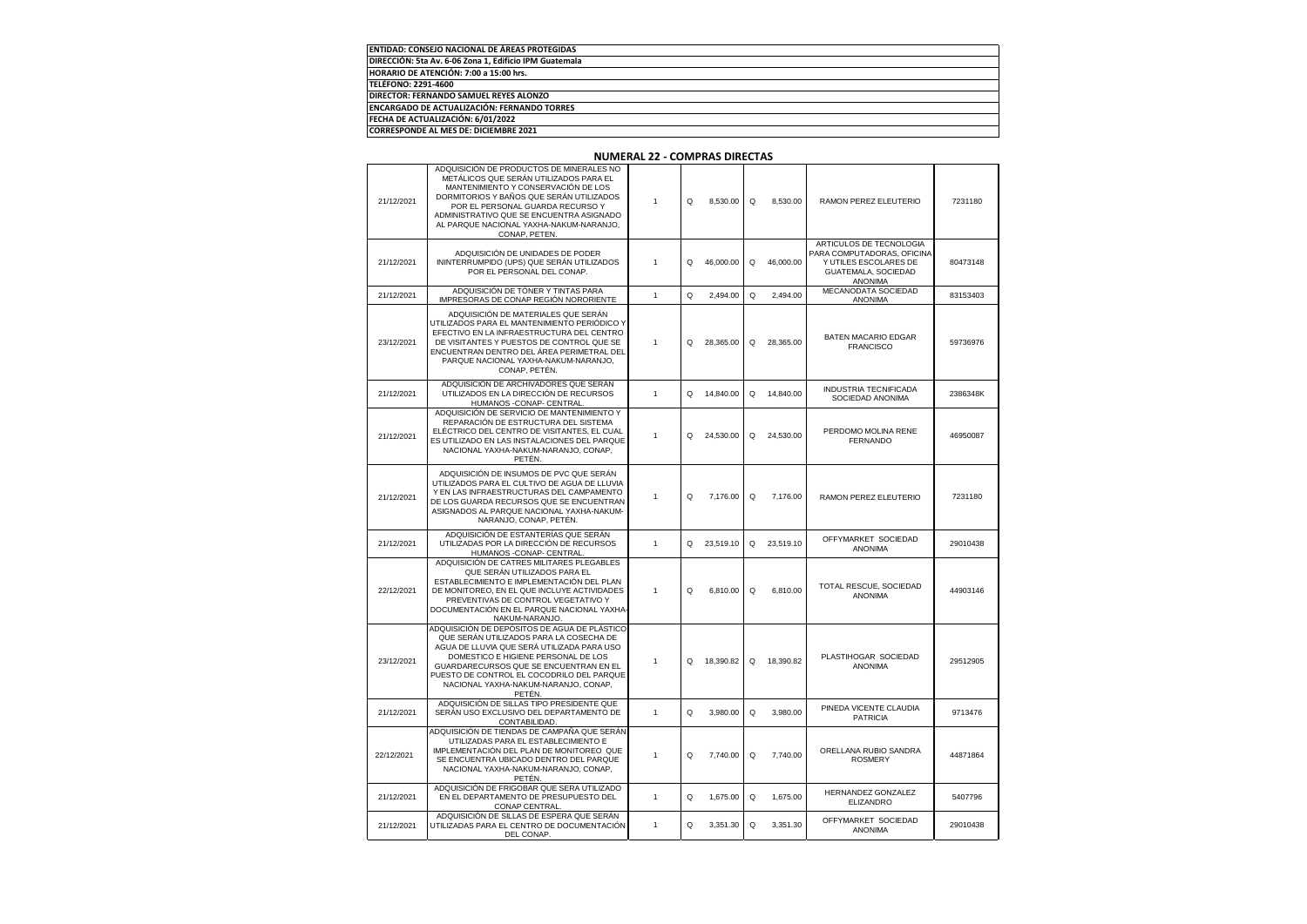| ENTIDAD: CONSEJO NACIONAL DE ÁREAS PROTEGIDAS          |
|--------------------------------------------------------|
| DIRECCIÓN: 5ta Av. 6-06 Zona 1, Edificio IPM Guatemala |
| HORARIO DE ATENCIÓN: 7:00 a 15:00 hrs.                 |
| TELÉFONO: 2291-4600                                    |
| <b>DIRECTOR: FERNANDO SAMUEL REYES ALONZO</b>          |
| <b>ENCARGADO DE ACTUALIZACIÓN: FERNANDO TORRES</b>     |
| FECHA DE ACTUALIZACIÓN: 6/01/2022                      |
| <b>CORRESPONDE AL MES DE: DICIEMBRE 2021</b>           |

#### 21/12/2021 ADQUISICIÓN DE VENTILADORES DE PISO QUE SERÁN UTILIZADOS EN EL DEPARTAMENTO DE COMPRAS -CONAP- CENTRAL. 1 Q 672.00 Q 672.00 SUMINISTROS INFORMATICOS 1INISTROS INFORMATICOS 89771125<br>SOCIEDAD ANONIMA 22/12/2021 IMPRESIÓNES DE PERMISOS DE EXPORTACIÓN PARA ENTREGA A LOS EXPORTADORES DE ESPECIES DE FLORA Y FAUNA QUE SE ENCUENTRAN REGISTRADOS ANTE EL CONSEJO NACIONAL DE ÁREAS PROTEGIDAS. 1 Q 21,600.00 Q 21,600.00 RAMÍREZ DE LEÓN SAÚL 7006071 21/12/2021 ADQUISICIÓN DE INSUMOS DE PVC QUE SERÁ UTILIZADO PARA EL MANTENIMIENTO PERIÓDICO Y EFECTIVO DE LA INFRAESTRUCTURA DE USO PÚBLICO Y PARA EL CENTRO DE VISITAS, QUE SE ENCUENTRAN UBICADOS EN EL PARQUE NACIONAL YAXHA-NAKUM-NARANJO, CONAP, PETÉN. 1 Q 18,100.00 Q 18,100.00 RAMON PEREZ ELEUTERIO 7231180 21/12/2021 SERVICIO DE IMPRESIÓN DE DOCUMENTOS PAR APOYO A LA DIRECCIÓN DE EDUCACIÓN PARA EL DESARROLLO SOSTENIBLE DEL CONSEJO NACIONAL DE ÁREAS PROTEGIDAS, A FINANCIARSE POR PARTE DEL PROYECTO CONSOLIDACIÓN DEL SIGAP -LIFE WEB-. 1 Q 51,100.00 Q 51,100.00 SERVIPRENSA SOCIEDAD RENSA SOCIEDAD 24523666<br>ANONIMA 21/12/2021 ADQUISICIÓN DE 01 SERVICIO DE TELEFONÍA SATELITAL FIJA, CON NUMERACIÓN NACIONAL DE 08 DÍGITOS PARA EL CENTRO DE VISITANTES CORRESPONDIENTE AL MES DE DICIEMBRE DEL AÑO 2021, UTILIZADAS EN EL PARQUE NACIONAL YAXHA-NAKUM-NARANJO, CONAP PETÉN. <sup>1</sup> Q 2,000.00 Q 2,000.00 TELEFONOS DEL NORTE, ELEFONOS DEL NORTE,<br>SOCIEDAD ANONIMA 21/12/2021 ADQUISICIÓN DE 01 SERVICIO DE TELEFONÍA ATELITAL FIJA, CON NUMERACIÓN NACIONAL DE 08 DÍGITOS PARA EL CENTRO DE VISITANTES CORRESPONDIENTE AL MES DE NOVIEMBRE DEL AÑO 2021, UTILIZADAS EN EL PARQUE NACIONAL YAXHA-NAKUM-NARANJO, CONAP PETÉN. <sup>1</sup> Q 2,000.00 Q 2,000.00 TELEFONOS DEL NORTE, ELEFONOS DEL NORTE, 16902572<br>SOCIEDAD ANONIMA 22/12/2021 ADQUISICIÓN DE 01 SERVICIO DE INTERNET A TRAVÉS DE FIBRA ÓPTICA CORRESPONDIENTE AL MES DE NOVIEMBRE DEL 2021, QUE SERA UTILIZADO PARA EL FORTALECIMIENTO A LA GESTIÓN ADMINISTRATIVA DEL PARQUE NACIONAL YAXHA-NAKUM-NARANJO, CONAP, PETÉN. 1 Q 2,800.00 Q 2,800.00 COMNET SOCIEDAD ANONIMA 8539332 22/12/2021 ADQUISICIÓN DE 01 SERVICIO DE INTERNET A TRAVÉS DE FIBRA ÓPTICA CORRESPONDIENTE AL MES DE DICIEMBRE DEL 2021, QUE SERA UTILIZADO PARA EL FORTALECIMIENTO A LA GESTIÓN ADMINISTRATIVA DEL PARQUE NACIONAL YAXHA-NAKUM-NARANJO, CONAP, PETÉN. 1 Q 2,800.00 Q 2,800.00 COMNET SOCIEDAD ANONIMA 8539332 22/12/2021 ADQUISICIÓN DE 01 SERVICIO DE INTERNET SATELITAL CON CAPACIDAD DE 03MBPS. CORRESPONDIENTE AL MES DE NOVIEMBRE DEL 2021, QUE SERA UTILIZADO PARA EL FORTALECIMIENTO A LA GESTIÓN ADMINISTRATIVA DEL PARQUE NACIONAL YAXHA-NAKUM-NARANJO, CONAP, PETÉN. 1 Q 6,940.00 Q 6,940.00 COMNET SOCIEDAD ANONIMA 8539332 22/12/2021 ADQUISICIÓN DE 01 SERVICIO DE INTERNET SATELITAL CON CAPACIDAD DE 03MBPS CORRESPONDIENTE AL MES DE DICIEMBRE DEL 2021, QUE SERA UTILIZADO PARA EL FORTALECIMIENTO A LA GESTIÓN ADMINISTRATIVA DEL PARQUE NACIONAL YAXHA-NAKUM-NARANJO, CONAP PETÉN. 1 Q 6,940.00 Q 6,940.00 COMNET SOCIEDAD ANONIMA 8539332 16/12/2021 SERVICIO DE TRANSPORTE DE CARGA EN GENERA (SOBRES Y PAQUETES) A TODAS LAS OFICINAS DEL CONSEJO NACIONAL DE ÁREAS PROTEGIDAS CORRESPONDIENTE AL MES DE OCTUBRE DEL AÑO 2021. 1 Q 3,924.00 Q 3,924.00 CASH LOGISTICS SOCIEDAD 9515321 23/12/2021 ADQUISICIÓN DE 42 CAJAS DE POLLO, CAJA DE 40 LIBRAS, PARA SER CONSUMIDO POR ANIMALES QUE SE ENCUENTRAN EN REHABILITACIÓN EN EL CENTRO DE RESCATE "ARCAS" EN REGIÓN, PETÉN, CORRESPONDIENTE A LA DÉCIMA ENTREGA. 1 Q 8,820.00 Q 8,820.00 PÉREZ SOLARES DORA ALICIA 66933277